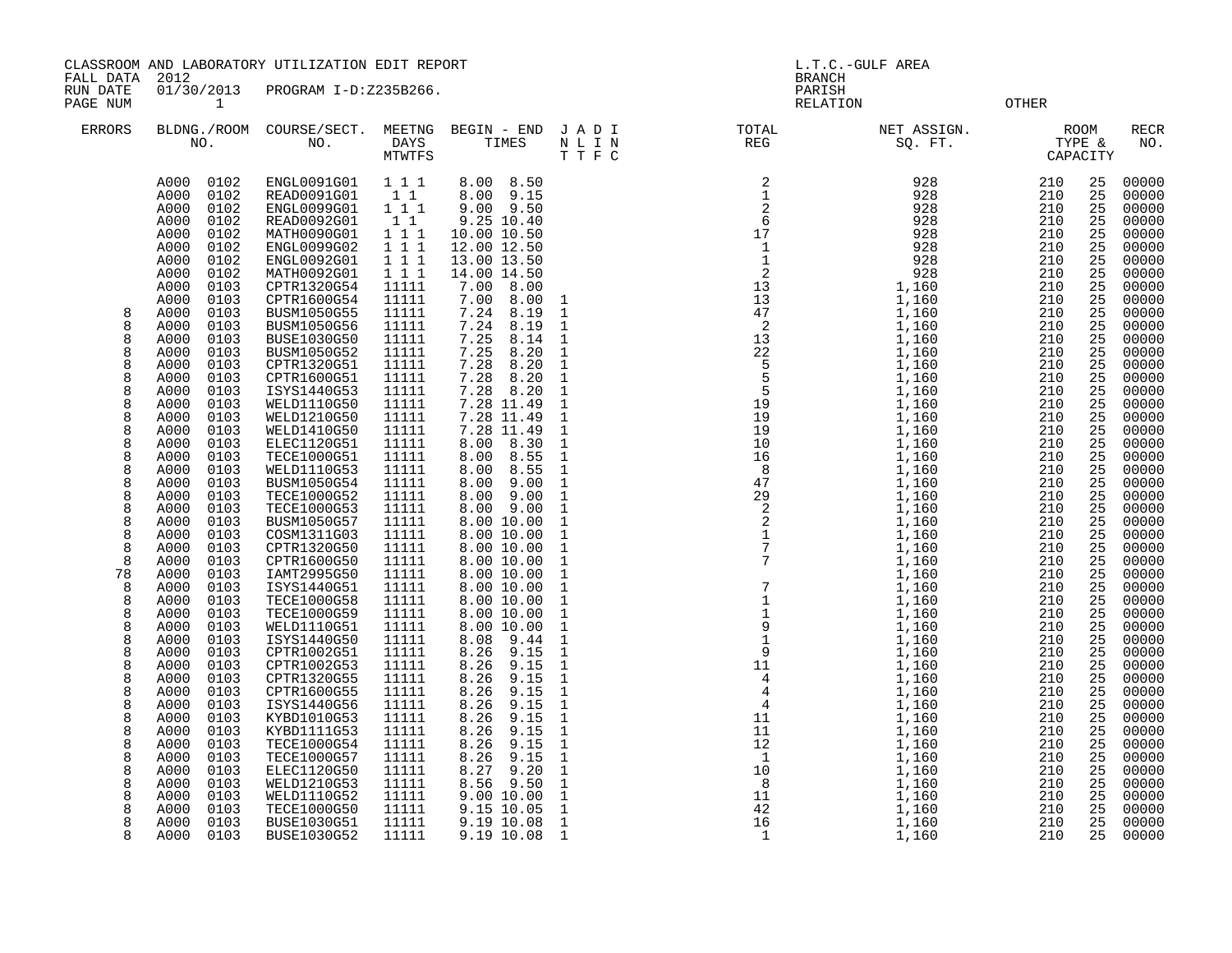CLASSROOM AND LABORATORY UTILIZATION EDIT REPORT AND REPORT AND L.T.C.-GULF AREA

FALL DATA 2012 BRANCH

RUN DATE 01/30/2013 PROGRAM I-D:Z235B266. PARISH PAGE NUM 2 RELATION OTHER

| <b>ERRORS</b> | NO.                          | BLDNG./ROOM COURSE/SECT.<br>NO.   | DAYS<br>MTWTFS  | MEETNG BEGIN - END JADI<br>TIMES | N L I N<br>TTFC              | $_{\tt TOTAL}$<br>TOTAL<br>REG | NET ASSIGN.<br>IT ASSIGN.<br>SQ. FT. TYPE &<br>CAPACITY |            |             | <b>RECR</b><br>NO. |
|---------------|------------------------------|-----------------------------------|-----------------|----------------------------------|------------------------------|--------------------------------|---------------------------------------------------------|------------|-------------|--------------------|
| 8             | A000<br>0103                 | CPTR1002G52                       | 11111           | 9.19 10.08                       | $\mathbf{1}$                 |                                | 1,160                                                   | 210        | 25          | 00000              |
| 8             | A000<br>0103                 | KYBD1010G52                       | 11111           | 9.19 10.08                       | $\mathbf{1}$                 |                                | 1,160                                                   | 210        | 25          | 00000              |
| 8             | 0103<br>A000                 | KYBD1111G52                       | 11111           | 9.19 10.08                       | $\mathbf{1}$                 |                                | 1,160                                                   | 210        | 25          | 00000              |
| 8<br>8        | 0103<br>A000                 | KYBD1010G51                       | 11111           | 9.20 9.59                        | $\mathbf{1}$                 |                                | 1,160                                                   | 210        | 25          | 00000              |
| 8             | 0103<br>A000<br>A000<br>0103 | <b>TECE1000G55</b><br>BUSM1050G50 | 11111<br>11111  | 9.20 9.59<br>9.36 11.14          | $\mathbf{1}$<br>$\mathbf{1}$ |                                | 1,160<br>1,160                                          | 210<br>210 | 25<br>25    | 00000<br>00000     |
| 8             | 0103<br>A000                 | BUSM1050G51                       | 11111           | 9.36 11.14                       | $\mathbf{1}$                 |                                | 1,160                                                   | 210        | 25          | 00000              |
| 8             | A000<br>0103                 | ACCT1100G51                       | 11111           |                                  | $\mathbf{1}$                 |                                | 1,160                                                   | 210        | 25          | 00000              |
| 8             | A000<br>0103                 | WELD1410G53                       | 11111           | 9.48 11.24<br>9.51 10.30         | $1\,$                        |                                | 1,160                                                   | 210        | 25          | 00000              |
| 8             | 0103<br>A000                 | KYBD1111G51                       | 11111           | 10.00 10.30                      | $1\,$                        |                                | 1,160                                                   | 210        | 25          | 00000              |
| 8             | A000<br>0103                 | <b>TECE1000G56</b>                | 11111           | 10.00 11.01                      | $\mathbf{1}$                 |                                | 1,160                                                   | 210        | 25          | 00000              |
| 8             | 0103<br>A000                 | WELD1210G52                       | 11111           | 10.01 10.50                      | $\mathbf{1}$                 |                                | 1,160                                                   | 210        | 25          | 00000              |
| 8             | 0103<br>A000                 | WELD1210G51                       | 11111           | 10.01 11.00                      | $\mathbf{1}$                 |                                | 1,160                                                   | 210        | 25          | 00000              |
| 8<br>8        | A000<br>0103<br>0103         | COSM1420G03<br><b>ELEC1120G52</b> | 11111<br>11111  | 10.10 11.00                      | $\mathbf{1}$                 |                                | 1,160                                                   | 210<br>210 | 25<br>25    | 00000<br>00000     |
| 8             | A000<br>0103<br>A000         | BUSM1050G53                       | 11111           | 10.31 11.39<br>10.59 11.49       | $\mathbf{1}$<br>$\mathbf{1}$ |                                | 1,160<br>1,160                                          | 210        | 25          | 00000              |
| 8             | A000<br>0103                 | WELD1410G51                       | 11111           | 11.01 12.00                      | $\mathbf{1}$                 |                                | 1,160                                                   | 210        | 25          | 00000              |
| 8             | 0103<br>A000                 | COSM1321G03                       | 11111           | 11.30 14.00                      | $\mathbf{1}$                 |                                | 1,160                                                   | 210        | 25          | 00000              |
| 8             | 0103<br>A000                 | ISYS1650G50                       | 11111           | 11.34 12.23                      | $\mathbf{1}$                 |                                | 1,160                                                   | 210        | 25          | 00000              |
| 8             | A000<br>0103                 | CPTR1320G52                       | 11111           | 11.58 13.34<br>12.01 13.34       | $\mathbf{1}$                 |                                | 1,160                                                   | 210        | 25          | 00000              |
| 8             | 0103<br>A000                 | ACCT1100G50                       | 11111           |                                  | $1\,$                        |                                | 1,160                                                   | 210        | 25          | 00000              |
| 8             | 0103<br>A000                 | CPTR1002G50                       | 11111           | 12.50 13.39                      | $\mathbf{1}$                 |                                | 1,160                                                   | 210        | 25          | 00000              |
| 8             | A000<br>0103                 | KYBD1010G50                       | 11111           | 12.50 13.39<br>12.50 13.39       | $\mathbf{1}$                 |                                | 1,160                                                   | 210        | 25          | 00000              |
| 8<br>8        | 0103<br>A000<br>0103<br>A000 | KYBD1111G50<br>CPTR1320G53        | 11111<br>11111  | 13.00 14.00                      | $\mathbf{1}$                 |                                | 1,160                                                   | 210<br>210 | 25<br>25    | 00000<br>00000     |
| 8             | A000<br>0103                 | ISYS1440G54                       | 11111           | 13.00 14.00                      | $\mathbf{1}$<br>$\mathbf{1}$ |                                | $\frac{1}{1}$ , 160<br>1, 160                           | 210        | 25          | 00000              |
| 8             | A000<br>0103                 | ISYS1440G52                       | 11111           | 13.38 15.14                      | $\mathbf{1}$                 |                                | 1,160                                                   | 210        | 25          | 00000              |
| 8             | A000<br>0103                 | COSM2530G03                       | 11111           | 14.15 15.00                      | 1                            |                                | 1,160                                                   | 210        | 25          | 00000              |
|               | A000<br>0106                 | ACCT1100GO1                       | $1\quad1$       | 8.00 8.50                        |                              |                                | 1,000                                                   | 210        | 22          | 00000              |
|               | 0106<br>A000                 | ACCT1100GO1                       | 11              | 8.00 9.15                        |                              |                                | 1,000                                                   | 210        | 22          | 00000              |
|               | A000<br>0106                 | ISYS1440G02                       | 11111           | 8.00 10.15                       | $\mathbf{1}$                 |                                | 1,000                                                   | 210        | 22          | 00000              |
| 8             | A000<br>0106                 | CPTR1002G01                       | $1 1 1$         | 9.00 9.50                        | $\mathbf{1}$                 |                                | 1,000                                                   | 210        | 22          | 00000              |
| 8             | 0106<br>A000<br>A000<br>0106 | KYBD1111G01<br>ACCT1500G02        | 11<br>$1\quad1$ | 9.00 9.50<br>9.25 10.40          | $\mathbf{1}$                 |                                | 1,000<br>1,000                                          | 210<br>210 | 22<br>22    | 00000<br>00000     |
|               | A000<br>0106                 | KYBD1010G01                       | $1\quad1$       | 9.25 10.40                       | $\mathbf{1}$                 |                                | 1,000                                                   | 210        | $2\sqrt{2}$ | 00000              |
|               | 0106<br>A000                 | KYBD1111G01                       | $1\quad1$       | 9.25 10.40                       | $1\,$                        |                                | 1,000                                                   | 210        | 22          | 00000              |
|               | A000<br>0106                 | ACCT1500G01                       | $1\quad1$       | 9.25 11.05                       | $\mathbf{1}$                 |                                | 1,000                                                   | 210        | 22          | 00000              |
|               | A000<br>0106                 | MATR1350G01                       | $1 1 1$         | 10.00 10.50                      |                              |                                | 1,000                                                   | 210        | $2\sqrt{2}$ | 00000              |
|               | 0106<br>A000                 | ACCT1200G01                       | 11              | 10.00 10.50                      | $\mathbf{1}$                 |                                | 1,000                                                   | 210        | 22          | 00000              |
|               | A000<br>0106                 | ACCT1200G01                       | 1 1             | 10.50 12.05                      |                              |                                | 1,000                                                   | 210        | 22          | 00000              |
|               | A000<br>0106                 | OSYS1100G01                       | $1\quad1$       | 10.50 12.05                      | $\mathbf{1}$                 |                                | 1,000                                                   | 210        | 22          | 00000              |
| 4             | A000<br>0106<br>A000<br>0106 | ACCT1400G01<br>ACCT1500G02        | $1 1 1$<br>1 1  | 11.00 12.15                      |                              |                                | 1,000                                                   | 210<br>210 | 22<br>22    | 00000<br>00000     |
|               | A000<br>0106                 | CPTR1000G01                       | $1 \ 1 \ 1$     | 12.06 12.30<br>13.00 13.50       |                              |                                | 1,000<br>1,000                                          | 210        | 22          | 00000              |
|               | A000<br>0106                 | BUSM1050G01                       | 111             | 14.00 15.15                      |                              |                                | 1,000                                                   | 210        | 22          | 00000              |
|               | A000<br>0107                 | CPTR1310G01                       | 1111            | 8.00 8.50                        |                              |                                | 1,140                                                   | 210        | 25          | 00000              |
|               | A000<br>0107                 | CPTR1320G01                       | 11              | 8.00 8.50                        | $\mathbf{1}$                 |                                | 1,140                                                   | 210        | 25          | 00000              |
|               | A000<br>0107                 | CPTR1320G01                       | 1 1             | 8.00 9.15                        |                              |                                | 1,140                                                   | 210        | 25          | 00000              |
|               | A000<br>0107                 | BUSE1030G01                       | 111             | 11.00 11.50                      |                              |                                | 1,140                                                   | 210        | 25          | 00000              |
|               | 0107<br>A000                 | ISYS1440G01                       | 11              | 13.00 13.50                      |                              |                                | 1,140                                                   | 210        | 25          | 00000              |
|               | A000<br>0107                 | CSRV1000G01                       | 11              | 13.00 14.15                      |                              |                                | 1,140                                                   | 210        | 25          | 00000              |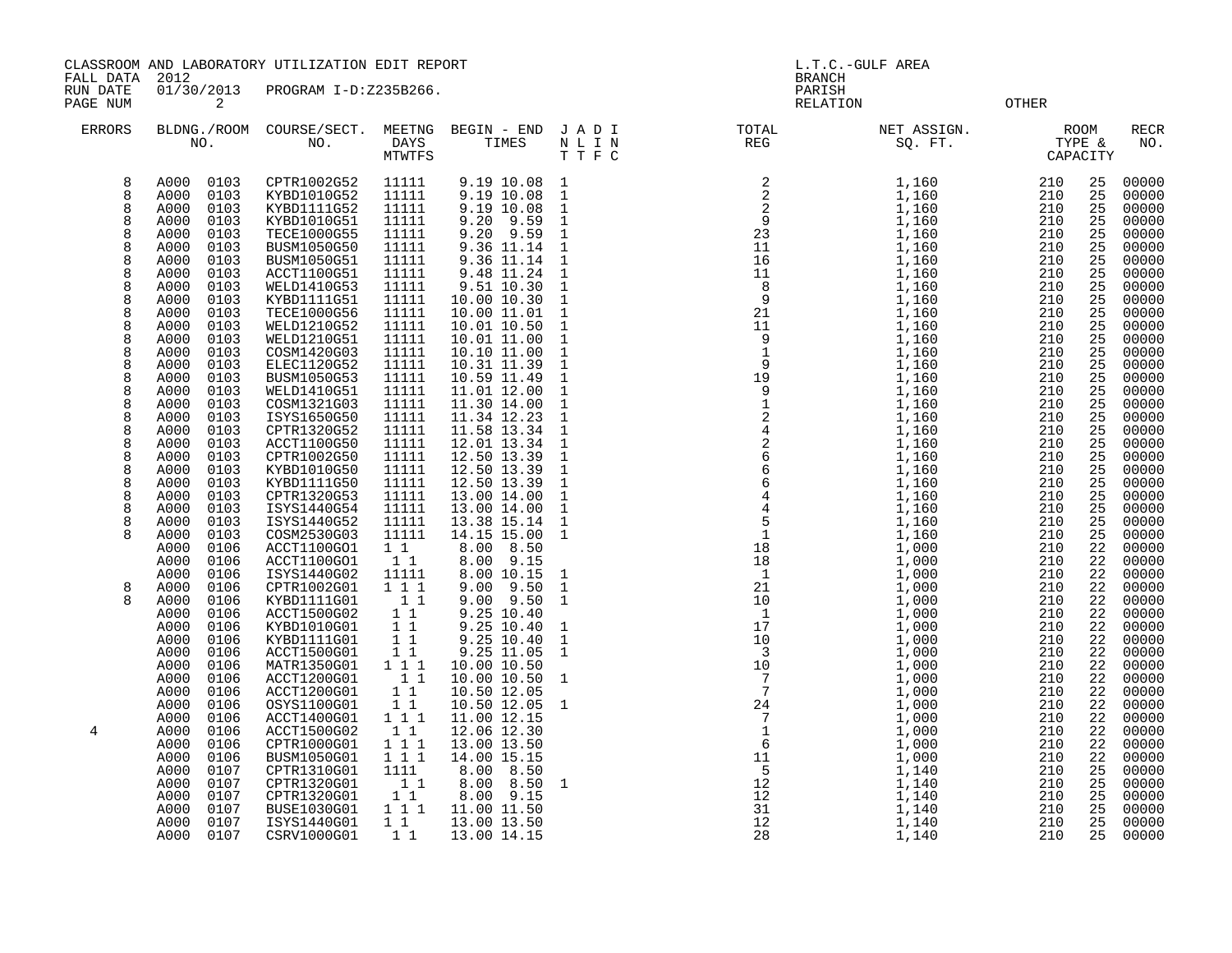CLASSROOM AND LABORATORY UTILIZATION EDIT REPORT And the state of the contract of the contract of the contract of the contract of the contract of the contract of the contract of the contract of the contract of the contract

FALL DATA 2012 BRANCH

RUN DATE 01/30/2013 PROGRAM I-D:Z235B266.<br>PAGE NUM 3<br>PAGE NUM 3 PAGE NUM 3 OTHER

| <b>ERRORS</b>                                                                   | BLDNG./ROOM<br>NO.                                                                                                                                                                           | COURSE/SECT.<br>NO.                                                                                                                                                              | MEETNG<br>DAYS<br>MTWTFS                                                                                       | BEGIN - END<br>TIMES                                                                                                                                                               | JADI<br>$\hbox{N}$ L I $\hbox{N}$<br>T T F C                                                                                                                                 | TOTAL<br>REG                                      | NET ASSIGN.<br>SQ. FT.                                                                 | <b>ROOM</b><br>TYPE &<br>CAPACITY                                                                                                                        | <b>RECR</b><br>NO.                                                                                       |
|---------------------------------------------------------------------------------|----------------------------------------------------------------------------------------------------------------------------------------------------------------------------------------------|----------------------------------------------------------------------------------------------------------------------------------------------------------------------------------|----------------------------------------------------------------------------------------------------------------|------------------------------------------------------------------------------------------------------------------------------------------------------------------------------------|------------------------------------------------------------------------------------------------------------------------------------------------------------------------------|---------------------------------------------------|----------------------------------------------------------------------------------------|----------------------------------------------------------------------------------------------------------------------------------------------------------|----------------------------------------------------------------------------------------------------------|
| 8<br>$\mathsf{R}$<br>4<br>4<br>4                                                | 0107<br>A000<br>A000<br>0107<br>A000<br>0107<br>A000<br>0121<br>A000<br>0121<br>A000<br>0121<br>A000<br>0121<br>A000<br>0122<br>A000<br>0122<br>A000<br>0122<br>A000<br>0122<br>A000<br>0122 | ISYS1440G01<br>ISYS1650G01<br>BUSE1045G01<br>DRFT2310G01<br>DRFT2320G01<br>DRFT2330G01<br>DRFT1160G01<br>CADD1215G02<br>DRFT1110G02<br>DRFT1120G02<br>DRFT1130G02<br>DRFT1145G02 | $1\quad1$<br>$1\quad1$<br>111<br>11111<br>11111<br>11111<br>11111<br>11111<br>11111<br>11111<br>11111<br>11111 | 13.00 14.15<br>13.00 14.30<br>14.00 14.50<br>8.00 14.50<br>8.00 14.50<br>8.00 14.50<br>12.00 12.50<br>9.50<br>8.00<br>9.50<br>8.00<br>9.50<br>8.00<br>9.50<br>8.00<br>8.00<br>9.50 | $\mathbf{1}$<br>$\mathbf{1}$<br>$\mathbf{1}$<br>$\mathbf{1}$<br>$\mathbf{1}$<br>$\mathbf{1}$<br>$\mathbf{1}$<br>$\mathbf{1}$<br>$\mathbf{1}$                                 | $\begin{array}{c} 12 \\ 6 \\ 12 \\ 2 \end{array}$ | 1,140<br>1,140<br>1,140<br>520<br>520<br>520<br>520<br>520<br>520<br>520<br>520<br>520 | 210<br>25<br>210<br>25<br>210<br>25<br>210<br>20<br>210<br>20<br>210<br>20<br>210<br>20<br>210<br>20<br>210<br>20<br>210<br>20<br>210<br>20<br>210<br>20 | 00000<br>00000<br>00000<br>00000<br>00000<br>00000<br>00000<br>00000<br>00000<br>00000<br>00000<br>00000 |
| 4<br>4<br>4<br>4<br>4<br>4                                                      | 0122<br>A000<br>A000<br>0122<br>A000<br>0122<br>0122<br>A000<br>A000<br>0122<br>A000<br>0122<br>0122<br>A000<br>A000<br>0122<br>A000<br>0122<br>A000<br>0122<br>A000<br>0122                 | DRFT1215G02<br>DRFT2310G03<br>CADD1210G02<br>CADD1215G04<br>DRFT1130G04<br>DRFT1145G03<br>DRFT1230G02<br>DRFT2343G01<br>DRFT1110G03<br>DRFT1130G03<br>DRFT1161G02                | 11111<br>11111<br>11111<br>11111<br>11111<br>11111<br>11111<br>11111<br>11111<br>11111<br>11111                | 8.00<br>9.50<br>9.50<br>8.00<br>8.00 14.50<br>8.00 14.50<br>8.00 14.50<br>8.00 14.50<br>8.00 14.50<br>8.00 15.30<br>8.30 10.50<br>8.30 10.50<br>8.30 10.50                         | $\mathbf{1}$<br>$\mathbf{1}$<br>$\mathbf{1}$<br>$\mathbf{1}$<br>$\mathbf{1}$<br>$\mathbf{1}$<br>$\mathbf{1}$<br>$\mathbf{1}$<br>$\mathbf{1}$<br>$\mathbf{1}$<br>$\mathbf{1}$ |                                                   | 520<br>520<br>520<br>520<br>520<br>520<br>520<br>520<br>520<br>520<br>520              | 210<br>20<br>210<br>20<br>210<br>20<br>210<br>20<br>210<br>20<br>210<br>20<br>210<br>20<br>210<br>20<br>210<br>20<br>210<br>20<br>210<br>20              | 00000<br>00000<br>00000<br>00000<br>00000<br>00000<br>00000<br>00000<br>00000<br>00000<br>00000          |
| $\overline{4}$<br>4<br>4<br>8                                                   | A000<br>0122<br>A000<br>0122<br>A000<br>0122<br>0122<br>A000<br>A000<br>0122<br>A000<br>0122<br>0122<br>A000<br>A000<br>0213<br>A000<br>0213<br>A000<br>0213<br>A000<br>0213<br>A000<br>0213 | CADD1215G02<br>DRFT1110G02<br>DRFT1120G02<br>DRFT1130G02<br>DRFT1145G02<br>DRFT1215G02<br>DRFT2310G03<br>HNUR2133G01<br>HNUR2723G01<br>HNUR2813G01<br>HNUR2133G01<br>HNUR2723G01 | 11111<br>11111<br>11111<br>11111<br>11111<br>11111<br>11111<br>111<br>111<br>111<br>$1 \quad 1$<br>$1 \quad 1$ | 11.00 14.50<br>11.00 14.50<br>11.00 14.50<br>11.00 14.50<br>11.00 14.50<br>11.00 14.50<br>11.00 14.50<br>7.00 15.00<br>7.00 15.00<br>7.00 15.00<br>8.00 9.50<br>10.00 10.50        | 1<br>$\mathbf{1}$<br>$\mathbf{1}$<br>$\mathbf{1}$<br>$\mathbf{1}$<br>$\mathbf{1}$<br>1<br>$\mathbf{1}$                                                                       |                                                   |                                                                                        | 210<br>20<br>210<br>20<br>210<br>20<br>210<br>20<br>210<br>20<br>210<br>20<br>210<br>20<br>110<br>20<br>110<br>20<br>110<br>20<br>110<br>20<br>110<br>20 | 00000<br>00000<br>00000<br>00000<br>00000<br>00000<br>00000<br>00000<br>00000<br>00000<br>00000<br>00000 |
| 8<br>4<br>8<br>8<br>8<br>7<br>8<br>4<br>$\overline{4}$<br>8<br>4<br>8<br>4<br>8 | A000<br>0213<br>A000<br>0214<br>A000<br>0214<br>0214<br>A000<br>A000<br>0214<br>A000<br>0214<br>0216<br>A000<br>0216<br>A000<br>A000<br>0216<br>0216<br>A000                                 | HNUR2813G01<br>MAST2210G01<br>MAST2222A01<br>MAST1130G01<br>MAST2110G01<br>BOTH1240G01<br>HNUR1212G01<br>HNUR1212G02<br>HNUR1212G03<br>HNUR1212G04                               | $\overline{1}$ $\overline{1}$<br>11<br>11111<br>111<br>111<br>1 1 1<br>11111<br>11111<br>11111<br>11111        | 12.00 12.50<br>8.00 12.30<br>8.00 17.00<br>10.00 10.50<br>12.00 13.30<br>14.00 14.50<br>7.00 15.00<br>7.00 15.00<br>7.00 15.00<br>7.00 15.00                                       | 1<br>$\mathbf{1}$<br>1<br>$\mathbf{1}$<br>$\mathbf{1}$                                                                                                                       |                                                   |                                                                                        | 110<br>20<br>215<br>215<br>215<br>215<br>215<br>215<br>215<br>215<br>215                                                                                 | 00000<br>00000<br>00000<br>00000<br>00000<br>00000<br>00000<br>00000<br>00000<br>00000                   |
| 8<br>89<br>8<br>8<br>8<br>8                                                     | 0216<br>A000<br>A000<br>0216<br>0216<br>A000<br>A000<br>0216<br>0216<br>A000<br>A000<br>0216                                                                                                 | HNUR1361G01<br>HNUR1361G01<br>HNUR1270G01<br>HNUR1211G01<br>HNUR1411G01<br>HNUR1211G01                                                                                           | 11111<br>$1 \quad 1$<br>111<br>11111<br>11111<br>11111                                                         | 9.20<br>8.00<br>9.20<br>8.00<br>8.00<br>9.20<br>9.30 11.00<br>9.30 11.00<br>12.00 12.50                                                                                            | $\mathbf{1}$<br>$\mathbf{1}$                                                                                                                                                 | 23<br>24                                          | 1,188<br>1,188                                                                         | 215<br>215<br>215<br>215<br>215<br>215                                                                                                                   | 00000<br>00000<br>00000<br>00000<br>00000<br>00000                                                       |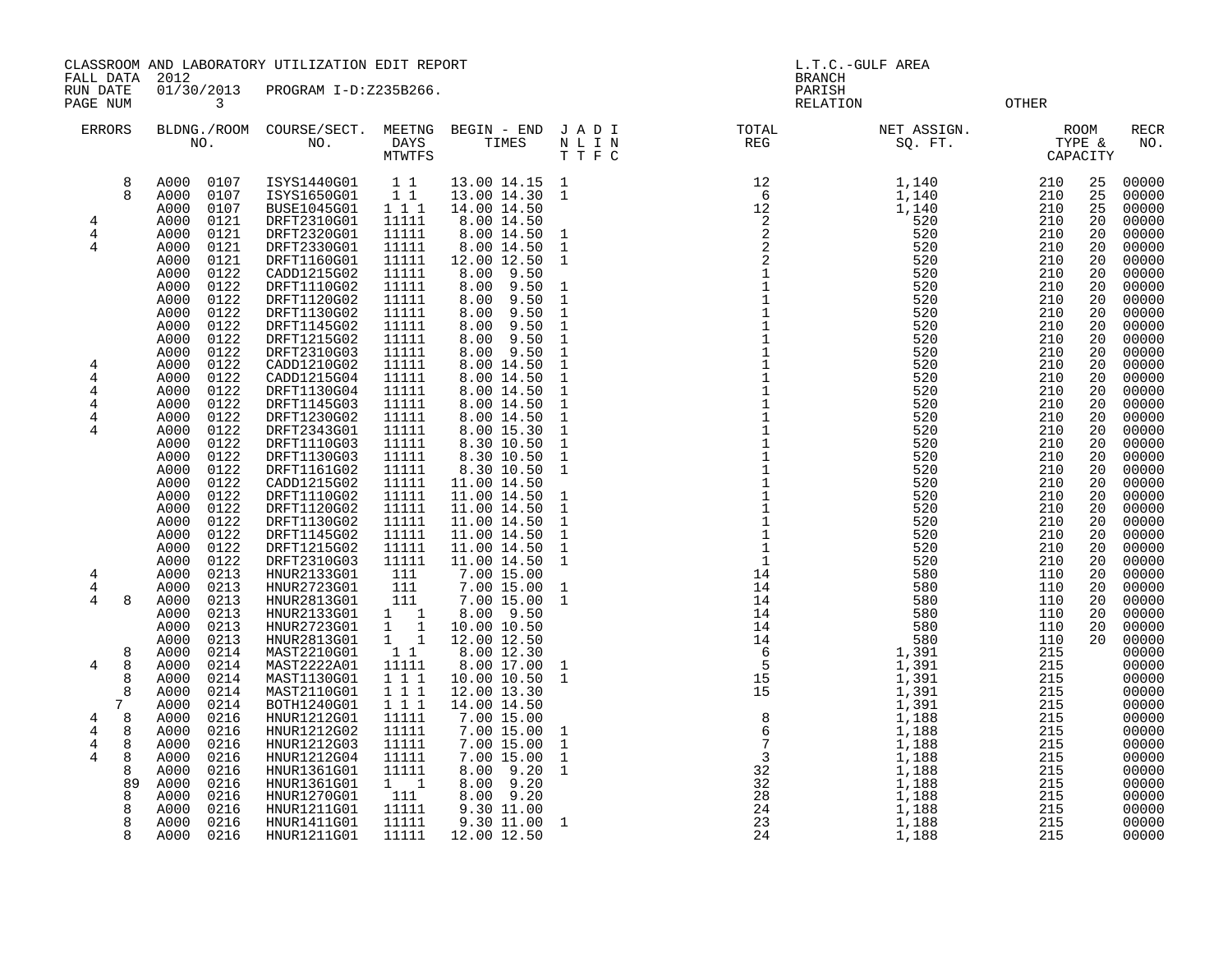|                                                                                                                                                                                                                                                                                                                                                                                                                                                                                       | CLASSROOM AND LABORATORY UTILIZATION EDIT REPORT                                                                                                                                                                                                                                                                                                                                                                                                                                                                                                                                                                                                                                                                                                                                                                                                                                                                                                                                                                                          |                                                                                                                                                                                                                                                                                                                                                                                                                                                                                                                                                                                                                                                                                                                                                                                           | L.T.C.-GULF AREA<br><b>BRANCH</b>                                                                                                                                                                                                                                                                                                                                                                                                                                      |                                                                                                                                                                                                                                                                                                                                                                                                                                                                                                                                                                                                                                                                                                                                                                     |                                                                                                        |  |                                    |                                                                                                                                  |                                             |                                                                                                                                                                                                                                                                                                                                                                                                                                                                           |
|---------------------------------------------------------------------------------------------------------------------------------------------------------------------------------------------------------------------------------------------------------------------------------------------------------------------------------------------------------------------------------------------------------------------------------------------------------------------------------------|-------------------------------------------------------------------------------------------------------------------------------------------------------------------------------------------------------------------------------------------------------------------------------------------------------------------------------------------------------------------------------------------------------------------------------------------------------------------------------------------------------------------------------------------------------------------------------------------------------------------------------------------------------------------------------------------------------------------------------------------------------------------------------------------------------------------------------------------------------------------------------------------------------------------------------------------------------------------------------------------------------------------------------------------|-------------------------------------------------------------------------------------------------------------------------------------------------------------------------------------------------------------------------------------------------------------------------------------------------------------------------------------------------------------------------------------------------------------------------------------------------------------------------------------------------------------------------------------------------------------------------------------------------------------------------------------------------------------------------------------------------------------------------------------------------------------------------------------------|------------------------------------------------------------------------------------------------------------------------------------------------------------------------------------------------------------------------------------------------------------------------------------------------------------------------------------------------------------------------------------------------------------------------------------------------------------------------|---------------------------------------------------------------------------------------------------------------------------------------------------------------------------------------------------------------------------------------------------------------------------------------------------------------------------------------------------------------------------------------------------------------------------------------------------------------------------------------------------------------------------------------------------------------------------------------------------------------------------------------------------------------------------------------------------------------------------------------------------------------------|--------------------------------------------------------------------------------------------------------|--|------------------------------------|----------------------------------------------------------------------------------------------------------------------------------|---------------------------------------------|---------------------------------------------------------------------------------------------------------------------------------------------------------------------------------------------------------------------------------------------------------------------------------------------------------------------------------------------------------------------------------------------------------------------------------------------------------------------------|
| FALL DATA<br>RUN DATE<br>PAGE NUM                                                                                                                                                                                                                                                                                                                                                                                                                                                     | 2012<br>01/30/2013<br>4                                                                                                                                                                                                                                                                                                                                                                                                                                                                                                                                                                                                                                                                                                                                                                                                                                                                                                                                                                                                                   | PROGRAM I-D:Z235B266.                                                                                                                                                                                                                                                                                                                                                                                                                                                                                                                                                                                                                                                                                                                                                                     |                                                                                                                                                                                                                                                                                                                                                                                                                                                                        |                                                                                                                                                                                                                                                                                                                                                                                                                                                                                                                                                                                                                                                                                                                                                                     |                                                                                                        |  | PARISH<br><b>OTHER</b><br>RELATION |                                                                                                                                  |                                             |                                                                                                                                                                                                                                                                                                                                                                                                                                                                           |
| <b>ERRORS</b>                                                                                                                                                                                                                                                                                                                                                                                                                                                                         |                                                                                                                                                                                                                                                                                                                                                                                                                                                                                                                                                                                                                                                                                                                                                                                                                                                                                                                                                                                                                                           |                                                                                                                                                                                                                                                                                                                                                                                                                                                                                                                                                                                                                                                                                                                                                                                           |                                                                                                                                                                                                                                                                                                                                                                                                                                                                        |                                                                                                                                                                                                                                                                                                                                                                                                                                                                                                                                                                                                                                                                                                                                                                     | BLDNG./ROOM COURSE/SECT. MEETNG BEGIN – END JADI (INC. TOTAL NO. ) DAYS TIMES NLIN REG REG (INC. THE C |  | NET ASSIGN.<br>SQ. FT.             | TYPE &<br>CAPACITY                                                                                                               | ROOM                                        | RECR<br>NO.                                                                                                                                                                                                                                                                                                                                                                                                                                                               |
| 8<br>8<br>8<br>89<br>1<br>$\mathbf{1}$<br>$\mathbf{1}$<br>$\mathbf 1$<br>1<br>1<br>1<br>$\mathbf 1$<br>$\mathbf 1$<br>1<br>1<br>$\mathbf{1}$<br>$\mathbf 1$<br>$\mathbf 1$<br>1<br>$\mathbf 1$<br>$\mathbf{1}$<br>$\mathbf{1}$<br>$\mathbf{1}$<br>$\mathbf 1$<br>$\mathbf{1}$<br>$\mathbf{1}$<br>$1\,$<br>1<br>$\mathbf{1}$<br>$\mathbf 1$<br>$1\,$<br>$\mathbf{1}$<br>$1\,$<br>$\mathbf 1$<br>$1\,$<br>1<br>$\mathbf{1}$<br>$\mathbf 1$<br>$1\,$<br>1<br>$\mathbf 1$<br>$\mathbf{1}$ | 0216<br>A000<br>0216<br>A000<br>A000<br>0216<br>A000<br>0216<br>A000<br>0226<br>A000<br>0226<br>0226<br>A000<br>0227<br>A000<br>0227<br>A000<br>0227<br>A000<br>0227<br>A000<br><b>B000</b><br>0302<br>0302<br><b>B000</b><br>0302<br>B000<br><b>B000</b><br>0302<br><b>B000</b><br>0302<br><b>B000</b><br>0302<br><b>B000</b><br>0302<br><b>B000</b><br>0303<br><b>B000</b><br>0303<br><b>B000</b><br>0303<br>0310<br>B000<br>0310<br><b>B000</b><br>B000<br>0310<br>0310<br>B000<br>0310<br>B000<br>B000<br>0310<br><b>B000</b><br>0310<br>B000<br>0310<br><b>B000</b><br>0310<br>B000<br>0310<br>B000<br>0310<br><b>B000</b><br>0310<br><b>B000</b><br>0310<br>0310<br>B000<br><b>B000</b><br>0310<br><b>B000</b><br>0310<br><b>B000</b><br>0310<br><b>B000</b><br>0310<br>0311<br>B000<br><b>B000</b><br>0311<br>B000<br>0311<br>0311<br><b>B000</b><br>B000<br>0311<br>0311<br><b>B000</b><br><b>B000</b><br>0311<br><b>B000</b><br>0311<br>0311<br><b>B000</b><br><b>B000</b><br>0311<br><b>B000</b><br>0317<br><b>B000</b><br>0317 | HNUR1411G01<br>HNUR1300G01<br>HNUR1320G01<br>HNUR1320G01<br>MAST1210G01<br>HEKG1113G01<br>HCOR1801G01<br>HPHL1013G01<br>MAST1220G01<br>BOTH1120G01<br>HPHL1013G01<br>CPTR1000G04<br>COMP2730G01<br>ETRN1120G01<br>ETRN1120G03<br>ETRN1130G03<br>ETRN1120G02<br>COMP2730G02<br>ETRN1130G01<br>CPTR1000G03<br>ETRN1130G02<br>WELD1130G01<br>WELD1120G01<br>WELD2210G02<br>WELD2112G01<br>WELD1140G01<br>WELD2210G01<br>WELD2440G02<br>WELD2111G01<br>WELD2114G01<br>WELD1512G01<br>WELD1410G01<br>WELD2440G01<br>WELD2311G03<br>WELD1411G01<br>WELD2311G01<br>WELD2113G01<br>WELD1420G02<br>WELD1511G01<br>IAMT1190G15<br>WELD1412G01<br>WELD1210G01<br>WELD1510G01<br>WELD1420G01<br>WELD2230G01<br>WELD1310G04<br>WELD1411G02<br>WELD2310G01<br>ZTEC0309G01<br>ELEC1230G01<br>ELEC1330G01 | 11111<br>11111<br>11111<br>$1 \quad 1$<br>11<br>1 1 1<br>11<br>11<br>1 1 1<br>111<br>1 1 1<br>11111<br>11111<br>11111<br>11111<br>11111<br>11111<br>11111<br>11111<br>11111<br>11111<br>11111<br>11111<br>11111<br>11111<br>11111<br>11111<br>11111<br>11111<br>11111<br>11111<br>11111<br>11111<br>11111<br>11111<br>11111<br>11111<br>11111<br>11111<br>11111<br>11111<br>11111<br>11111<br>11111<br>11111<br>11111<br>11111<br>11111<br>$1\quad1$<br>11111<br>11111 | 12.00 12.50 1<br>13.00 14.20<br>14.30 15.20<br>14.30 15.20<br>8.00 9.50<br>8.00 10.00<br>10.00 11.50<br>8.00 11.00<br>9.00 10.50<br>12.00 12.50<br>13.00 14.30<br>8.00 8.50<br>8.00 9.30<br>9.00 11.30<br>10.00 12.30<br>10.00 12.30<br>12.00 14.30<br>12.30 14.00<br>9.00 11.30<br>12.00 14.30<br>12.00 14.30<br>8.00 8.50<br>$8.00$ $9.00$<br>8.00 9.20<br>8.00 9.40<br>8.51 9.40<br>8.51 10.20<br>$9.00$ $9.50$<br>9.01 10.30<br>9.41 11.20<br>10.21 11.59<br>10.31 11.20<br>10.31 11.30<br>10.31 11.59<br>12.00 13.30<br>12.00 13.30<br>12.00 13.40<br>13.31 15.10<br>13.31 15.10<br>8.00 10.00<br>8.51 10.20<br>9.41 10.30<br>9.41 11.20<br>10.21 11.59<br>12.00 13.30<br>13.31 14.20<br>13.31 15.00<br>13.31 15.00<br>16.00 19.00<br>8.00 9.20<br>8.00 9.20 1 |                                                                                                        |  |                                    | $\begin{array}{r} 215 \\ 215 \\ 215 \\ 215 \\ 110 \\ \hline \end{array}$<br>110<br>110<br>110<br>110<br>110<br>110<br>210<br>210 | 20<br>20<br>20<br>20<br>20<br>20<br>20<br>6 | 00000<br>00000<br>00000<br>00000<br>00000<br>00000<br>00000<br>00000<br>00000<br>00000<br>00000<br>00000<br>00000<br>00000<br>00000<br>00000<br>00000<br>00000<br>00000<br>00000<br>00000<br>00000<br>00000<br>00000<br>00000<br>00000<br>00000<br>00000<br>00000<br>00000<br>00000<br>00000<br>00000<br>00000<br>00000<br>00000<br>00000<br>00000<br>00000<br>00000<br>00000<br>00000<br>00000<br>00000<br>00000<br>00000<br>00000<br>00000<br>00000<br>6 00000<br>00000 |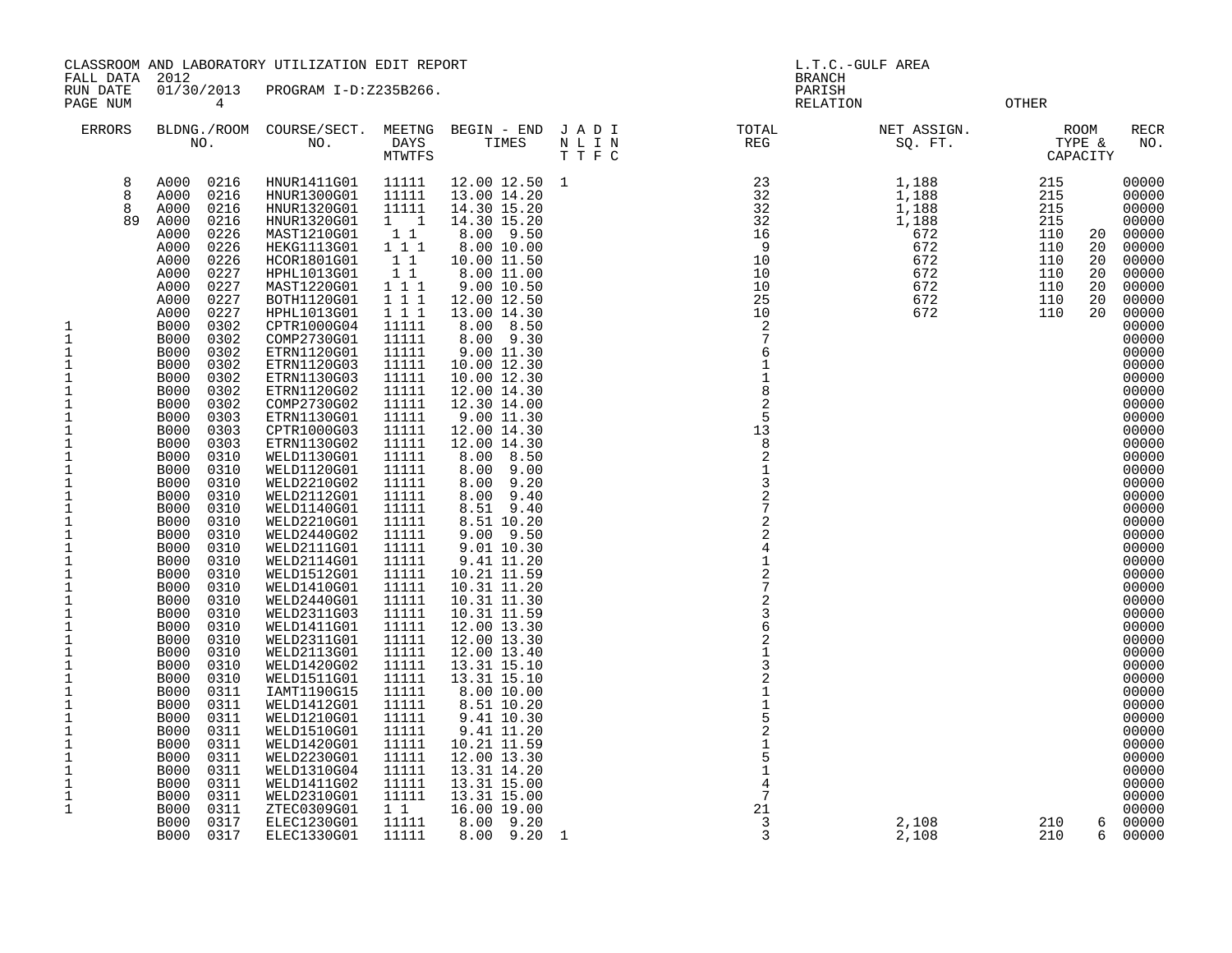CLASSROOM AND LABORATORY UTILIZATION EDIT REPORT **Example 2008** L.T.C.-GULF AREA

FALL DATA 2012 BRANCH

| RUN DATE<br>PAGE NUM                                                                                                                                                                                                      | 01/30/2013<br>5                                                                                                                                                                                                                                                                                                                                                                                                                                                                                                        | PROGRAM I-D:Z235B266.                                                                                                                                                                                                                                                                                                                         |                                                                                                                                                                                  |                                                                                                                                                                                                                                                                                                                             |                        | PARISH<br>RELATION               |                                                                            | <b>OTHER</b>                                                                                                               |                                                                                                                                                                                                    |
|---------------------------------------------------------------------------------------------------------------------------------------------------------------------------------------------------------------------------|------------------------------------------------------------------------------------------------------------------------------------------------------------------------------------------------------------------------------------------------------------------------------------------------------------------------------------------------------------------------------------------------------------------------------------------------------------------------------------------------------------------------|-----------------------------------------------------------------------------------------------------------------------------------------------------------------------------------------------------------------------------------------------------------------------------------------------------------------------------------------------|----------------------------------------------------------------------------------------------------------------------------------------------------------------------------------|-----------------------------------------------------------------------------------------------------------------------------------------------------------------------------------------------------------------------------------------------------------------------------------------------------------------------------|------------------------|----------------------------------|----------------------------------------------------------------------------|----------------------------------------------------------------------------------------------------------------------------|----------------------------------------------------------------------------------------------------------------------------------------------------------------------------------------------------|
| <b>ERRORS</b>                                                                                                                                                                                                             | BLDNG./ROOM<br>NO.                                                                                                                                                                                                                                                                                                                                                                                                                                                                                                     | COURSE/SECT.<br>NO.                                                                                                                                                                                                                                                                                                                           | DAYS<br><b>MTWTFS</b>                                                                                                                                                            | MEETNG BEGIN - END JADI<br>TIMES                                                                                                                                                                                                                                                                                            | N L I N<br>TTFC        | TOTAL<br>REG                     | NET ASSIGN.<br>SQ. FT.                                                     | ROOM<br>TYPE &<br>CAPACITY                                                                                                 | <b>RECR</b><br>NO.                                                                                                                                                                                 |
| 8<br>$\mathbf 1$<br>12<br>1<br>$\mathbf 1$<br>$\mathbf 1$<br>1<br>$1\,$<br>$\mathbf 1$<br>$1\,$<br>$\mathbf 1$<br>$\mathbf 1$<br>$1\,$<br>$1\,$<br>$1\,$<br>$\mathbf 1$<br>$1\,$<br>$\mathbf 1$<br>1<br>$\mathbf 1$<br>12 | <b>B000</b><br>0317<br><b>B000</b><br>0317<br>0318<br><b>B000</b><br><b>B000</b><br>0318<br><b>B000</b><br>0318<br><b>B000</b><br>0318<br><b>B000</b><br>0318<br>0318<br><b>B000</b><br><b>B000</b><br>0318<br>0318<br><b>B000</b><br><b>B000</b><br>0318<br><b>B000</b><br>0318<br><b>B000</b><br>0318<br>0318<br><b>B000</b><br><b>B000</b><br>0323<br><b>B000</b><br>0323<br><b>B000</b><br>0323<br><b>B000</b><br>0323<br>0324<br><b>B000</b><br>0324<br><b>B000</b><br>0324<br><b>B000</b><br>0324<br><b>B000</b> | ELEC1120G01<br>ELEC1430G01<br>ELEC2520G02<br>ELEC2520G03<br>ELEC2540G01<br>ELEC1420G01<br>ELEC1311G01<br>ELEC1210G01<br>ELEC2720G03<br>ELEC1440G01<br>ELEC2460G01<br>ELEC1420G03<br><b>ELEC2520G01</b><br>ELEC1220G01<br>COSM1311G01<br>COSM1130G01<br>COSM1130G02<br>COSM2530G01<br>COSM1121G01<br>COSM1211G01<br>COSM1110G01<br>COSM2510G01 | 11111<br>11111<br>11111<br>11111<br>11111<br>11111<br>11111<br>11111<br>11111<br>11111<br>11111<br>11111<br>11111<br>11111<br>11111<br>11111<br>11111<br>11111<br>11111<br>11111 | 8.00 10.00<br>11.45 13.30<br>8.00 9.00<br>8.00 10.00<br>9.05 10.20<br>9.25 10.40<br>9.25 11.40<br>10.05 12.00<br>10.25 11.40<br>10.45 12.00<br>12.30 13.05<br>12.30 13.45<br>12.30 14.30<br>13.10 14.30<br>8.00 10.00<br>11.00 12.30<br>11.20 12.50<br>14.15 15.00<br>8.00 9.20<br>9.30 10.30<br>12.45 14.15<br>15.15 17.45 | 1                      |                                  | 2,108<br>2,108                                                             | 6<br>210<br>210<br>6                                                                                                       | 00000<br>00000<br>00000<br>00000<br>00000<br>00000<br>00000<br>00000<br>00000<br>00000<br>00000<br>00000<br>00000<br>00000<br>00000<br>00000<br>00000<br>00000<br>00000<br>00000<br>00000<br>00000 |
| 4<br>8<br>$\mathbf 1$<br>$1\,$                                                                                                                                                                                            | <b>B000</b><br>0328<br><b>B000</b><br>0328<br><b>B000</b><br>0328<br><b>B000</b><br>0328<br>0328<br><b>B000</b><br><b>B000</b><br>0328<br><b>B000</b><br>0329<br>0329<br><b>B000</b><br><b>B000</b><br>0329<br>0329<br><b>B000</b><br>0335<br><b>B000</b><br><b>B000</b><br>0335                                                                                                                                                                                                                                       | COSM1311G02<br>COSM1420G01<br>COSM1420G02<br>COSM1321G01<br>COSM1321G02<br>COSM2530G02<br>ORNT1000G01<br>COSM1121G02<br>COSM1211G02<br>COSM1110G02<br>WELD1110G01<br>WELD1310G01                                                                                                                                                              | 11111<br>11111<br>11111<br>11111<br>11111<br>11111<br>- 11<br>11111<br>11111<br>11111<br>11111<br>11111                                                                          | 8.00 10.00<br>10.10 11.00<br>10.10 11.00<br>11.30 14.00<br>11.30 14.00<br>14.15 15.00<br>8.00 15.00<br>8.30 9.50<br>10.00 10.50<br>13.00 14.30<br>8.00<br>8.50<br>8.00<br>8.50                                                                                                                                              | $\mathbf{1}$<br>1<br>1 |                                  | 750<br>750<br>750<br>750<br>750<br>750<br>2,000<br>2,000<br>2,000<br>2,000 | 110<br>24<br>110<br>24<br>110<br>24<br>110<br>24<br>110<br>24<br>110<br>24<br>210<br>9<br>210<br>9<br>210<br>9<br>9<br>210 | 00000<br>00000<br>00000<br>00000<br>00000<br>00000<br>00000<br>00000<br>00000<br>00000<br>00000<br>00000                                                                                           |
| 1<br>1<br>$1\,$<br>$\mathbf 1$<br>$1\,$<br>$\mathbf 1$<br>$1\,$<br>$\mathbf 1$<br>$1\,$<br>$1\,$<br>$\mathbf{1}$<br>1<br>$1\,$<br>$\mathbf 1$<br>$\mathbf 1$<br>$\mathbf{1}$<br>1                                         | 0335<br><b>B000</b><br>0335<br><b>B000</b><br>0335<br><b>B000</b><br><b>B000</b><br>0335<br>0335<br><b>B000</b><br>0335<br><b>B000</b><br>0335<br><b>B000</b><br>0335<br><b>B000</b><br>0335<br><b>B000</b><br><b>B000</b><br>0335<br>0335<br><b>B000</b><br>0335<br><b>B000</b><br><b>B000</b><br>0335<br>0335<br><b>B000</b><br><b>B000</b><br>0340<br><b>B000</b><br>0340<br>B000<br>0340                                                                                                                           | WELD2440G03<br>WELD2311G02<br>WELD1310G02<br>WELD1140G02<br>WELD1310G03<br>WELD1210G02<br>WELD1110G02<br>WELD1411G03<br>WELD2440G04<br>WELD1140G03<br>WELD1410G02<br>WELD1412G02<br>WELD1210G03<br>WELD1410G03<br>COMP1200G01<br>COMP2902G01<br>CPTR1050G01                                                                                   | 11111<br>11111<br>11111<br>11111<br>11111<br>11111<br>11111<br>11111<br>11111<br>11111<br>11111<br>11111<br>11111<br>11111<br>11111<br>11111<br>11111                            | 9.01 9.50<br>9.21 11.00<br>9.41 10.30<br>9.51 10.40<br>9.51 10.40<br>10.51 11.40<br>11.00 11.50<br>11.00 12.30<br>11.40 12.30<br>11.51 12.40<br>12.00 12.50<br>12.31 14.00<br>12.41 13.30<br>13.31 14.20<br>9.00 10.00<br>9.40 11.10<br>10.00 11.30                                                                         |                        | $\overline{6}$<br>$\overline{c}$ |                                                                            |                                                                                                                            | 00000<br>00000<br>00000<br>00000<br>00000<br>00000<br>00000<br>00000<br>00000<br>00000<br>00000<br>00000<br>00000<br>00000<br>00000<br>00000<br>00000                                              |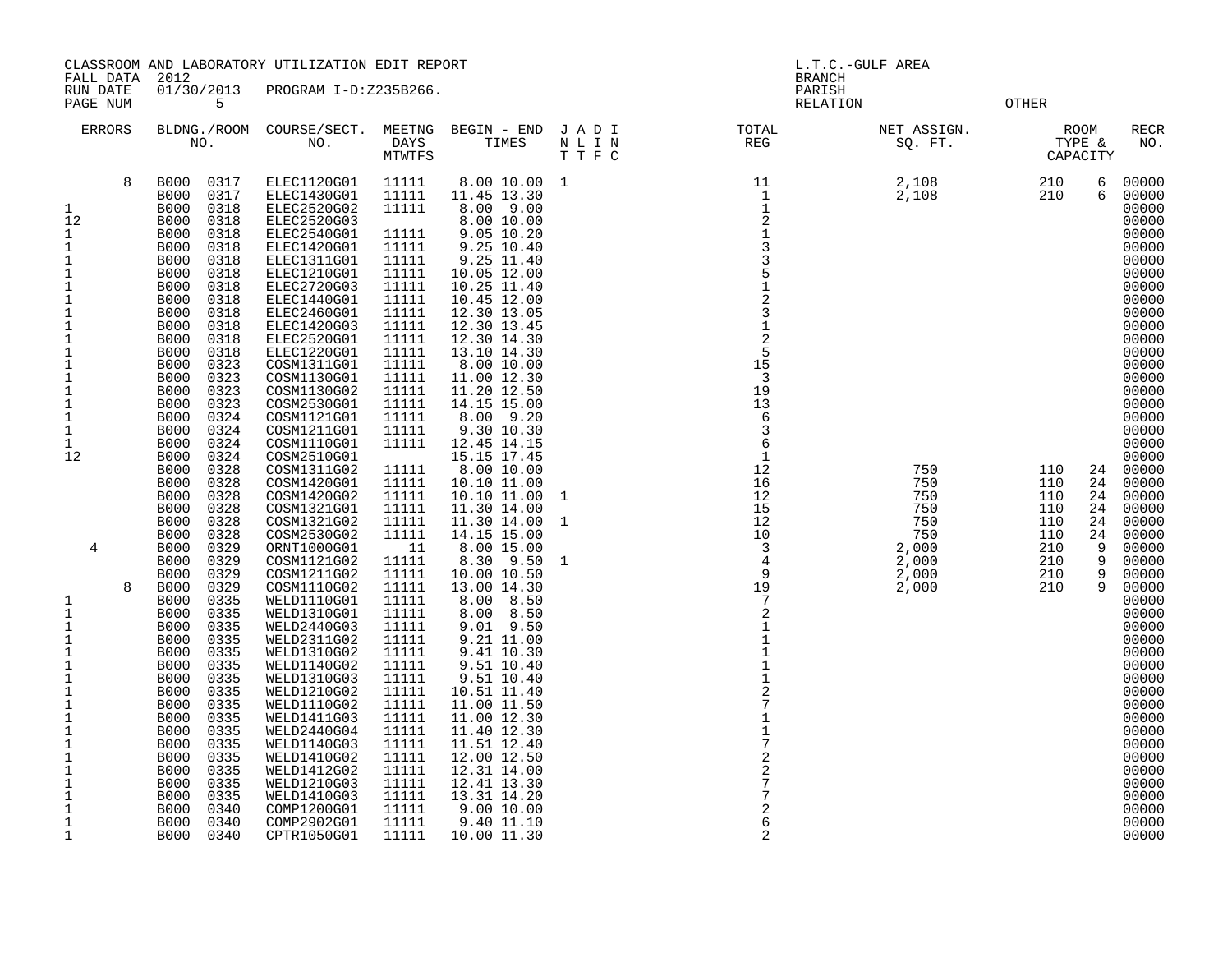|                                                                                                                                                                                                                                                                                                                                                                                                                                                                                                                                             | CLASSROOM AND LABORATORY UTILIZATION EDIT REPORT                                                                                                                                                                                                                                                                                                                                                                                                                                                                                                                                                                                                                                                                                                                                                                                                       |                                                                                                                                                                                                                                                                                                                                                                                                                                                                                                                                                                                                                                                                                                                                                                            |                                                                                                                                                                                                                                                                                                                                                                                                                                                     |                                                                                                                                                                                                                                                                                                                                                                                                                                                                                                                                                                                                                                                                                                                                                                  | L.T.C.-GULF AREA<br><b>BRANCH</b>                                                                         |                                                                                                                                                                                                                                                                                                                                                                                     |                        |                                                                                                                                                                                                                                                                                                                                                                                                                                                                |
|---------------------------------------------------------------------------------------------------------------------------------------------------------------------------------------------------------------------------------------------------------------------------------------------------------------------------------------------------------------------------------------------------------------------------------------------------------------------------------------------------------------------------------------------|--------------------------------------------------------------------------------------------------------------------------------------------------------------------------------------------------------------------------------------------------------------------------------------------------------------------------------------------------------------------------------------------------------------------------------------------------------------------------------------------------------------------------------------------------------------------------------------------------------------------------------------------------------------------------------------------------------------------------------------------------------------------------------------------------------------------------------------------------------|----------------------------------------------------------------------------------------------------------------------------------------------------------------------------------------------------------------------------------------------------------------------------------------------------------------------------------------------------------------------------------------------------------------------------------------------------------------------------------------------------------------------------------------------------------------------------------------------------------------------------------------------------------------------------------------------------------------------------------------------------------------------------|-----------------------------------------------------------------------------------------------------------------------------------------------------------------------------------------------------------------------------------------------------------------------------------------------------------------------------------------------------------------------------------------------------------------------------------------------------|------------------------------------------------------------------------------------------------------------------------------------------------------------------------------------------------------------------------------------------------------------------------------------------------------------------------------------------------------------------------------------------------------------------------------------------------------------------------------------------------------------------------------------------------------------------------------------------------------------------------------------------------------------------------------------------------------------------------------------------------------------------|-----------------------------------------------------------------------------------------------------------|-------------------------------------------------------------------------------------------------------------------------------------------------------------------------------------------------------------------------------------------------------------------------------------------------------------------------------------------------------------------------------------|------------------------|----------------------------------------------------------------------------------------------------------------------------------------------------------------------------------------------------------------------------------------------------------------------------------------------------------------------------------------------------------------------------------------------------------------------------------------------------------------|
| FALL DATA 2012<br>RUN DATE<br>PAGE NUM                                                                                                                                                                                                                                                                                                                                                                                                                                                                                                      | 01/30/2013<br>6                                                                                                                                                                                                                                                                                                                                                                                                                                                                                                                                                                                                                                                                                                                                                                                                                                        | PROGRAM I-D:Z235B266.                                                                                                                                                                                                                                                                                                                                                                                                                                                                                                                                                                                                                                                                                                                                                      |                                                                                                                                                                                                                                                                                                                                                                                                                                                     |                                                                                                                                                                                                                                                                                                                                                                                                                                                                                                                                                                                                                                                                                                                                                                  |                                                                                                           |                                                                                                                                                                                                                                                                                                                                                                                     | PARISH<br>RELATION     | OTHER                                                                                                                                                                                                                                                                                                                                                                                                                                                          |
| <b>ERRORS</b>                                                                                                                                                                                                                                                                                                                                                                                                                                                                                                                               | BLDNG./ROOM<br>NO.                                                                                                                                                                                                                                                                                                                                                                                                                                                                                                                                                                                                                                                                                                                                                                                                                                     |                                                                                                                                                                                                                                                                                                                                                                                                                                                                                                                                                                                                                                                                                                                                                                            | MTWTFS                                                                                                                                                                                                                                                                                                                                                                                                                                              |                                                                                                                                                                                                                                                                                                                                                                                                                                                                                                                                                                                                                                                                                                                                                                  | COURSE/SECT. MEETNG BEGIN - END J A D I TOTAL TOTAL NO. DAYS TIMES N L I N REG REG MTWTFS T T F C<br>TTFC |                                                                                                                                                                                                                                                                                                                                                                                     | NET ASSIGN.<br>SQ. FT. | <b>ROOM</b><br><b>RECR</b><br>TYPE &<br>NO.<br>CAPACITY                                                                                                                                                                                                                                                                                                                                                                                                        |
| 1<br>$\mathbf 1$<br>1<br>$\mathbf 1$<br>$\mathbf{1}$<br>$\mathbf{1}$<br>1<br>1<br>$\mathbf 1$<br>$\mathbf{1}$<br>4<br>$\mathbf{1}$<br>1<br>$\mathbf 1$<br>$\mathbf{1}$<br>1<br>1<br>$\mathbf{1}$<br>1<br>1<br>$\mathbf 1$<br>$\mathbf{1}$<br>$\mathbf{1}$<br>$\mathbf 1$<br>$1\,$<br>1<br>$\mathbf{1}$<br>$\mathbf{1}$<br>$\mathbf{1}$<br>1<br>$\mathbf{1}$<br>$\mathbf{1}$<br>1<br>1<br>$\mathbf 1$<br>$\mathbf{1}$<br>1<br>1<br>1<br>$\mathbf{1}$<br>1<br>1<br>1<br>$\mathbf{1}$<br>1<br>1<br>1<br>$\mathbf{1}$<br>1<br>$\mathbf{1}$<br>1 | B000<br>0340<br><b>B000</b><br>0340<br><b>B000</b><br>0340<br>C000<br>0402<br>C000<br>0402<br>C000<br>0402<br>C000<br>0402<br>C000<br>0402<br>C000<br>0402<br>C <sub>000</sub><br>0402<br>C000<br>0402<br>C000<br>0402<br>0402<br>C000<br>0402<br>C000<br>0402<br>C000<br>0402<br>C000<br>C000<br>0402<br>C000<br>0402<br>0402<br>C000<br>C000<br>0402<br>C000<br>0402<br>C000<br>0402<br>0402<br>C000<br>C000<br>0402<br>C000<br>0402<br>C000<br>0402<br>C000<br>0402<br>C000<br>0402<br>C000<br>0402<br>C000<br>0402<br>C000<br>0402<br>C000<br>0402<br>C000<br>0402<br>C000<br>0407<br>C000<br>0407<br>C000<br>0407<br>C000<br>0407<br>0407<br>C000<br>0407<br>C000<br>0407<br>C000<br>C000<br>0407<br>C000<br>0407<br>C000<br>0407<br>0407<br>C000<br>C000<br>0407<br>C000<br>0407<br>C000<br>0407<br>0407<br>C000<br>C000<br>0407<br>C000<br>0407 | COMP1100G01<br>COMP2720G01<br>COMP1101G01<br>OILG1000010<br>IAMT1120015<br>IAMT1110G01<br>IAMT1180G01<br>NCCR1000G01<br>IAMT2210G01<br>ORNT1000G10<br>IAMT1110G02<br>IAMT1180G02<br>IAMT2995001<br>IAMT2170G02<br>NCCR1000012<br>IAMT1120012<br>IAMT1110G03<br>IAMT2145G03<br>NCCR1000G03<br>IAMT1150G03<br>IAMT2150G03<br>IAMT1110G04<br>OILG1000G04<br>IAMT1150G04<br>IAMT2150G04<br>IAMT2995002<br>NCCR1000G05<br>IAMT2320G05<br>NCCR1000G06<br>IAMT1150G06<br>IAMT2150G06<br>IAMT2150G10<br>IAMT1150G14<br>IAMT1160015<br>IAMT1190G01<br>IAMT1130G01<br>IAMT1190G02<br>IAMT2110G02<br>IAMT1130015<br>IAMT1190G03<br>IAMT1160G03<br>IAMT1130G03<br>IAMT1130G04<br>IAMT1160G04<br>IAMT2140015<br>IAMT2140G05<br>IAMT1130G05<br>IAMT1160G09<br>IAMT1130G06<br>IAMT1160G06 | 11111<br>11111<br>11111<br>111<br>111<br>11111<br>11111<br>11111<br>11111<br>$\overline{1}$<br>11111<br>11111<br>11111<br>11111<br>111<br>111<br>11111<br>11111<br>11111<br>11111<br>11111<br>11111<br>11111<br>11111<br>11111<br>11111<br>11111<br>11111<br>11111<br>11111<br>11111<br>111<br>111<br>111<br>11111<br>11111<br>11111<br>11111<br>111<br>11111<br>11111<br>11111<br>11111<br>11111<br>111<br>11111<br>11111<br>111<br>11111<br>11111 | 12.30 13.30<br>12.30 14.00<br>13.30 14.00<br>7.00<br>7.55<br>7.00 9.25<br>8.00<br>8.50<br>8.00 8.50<br>8.00 8.55<br>8.00 9.55<br>8.00 14.00<br>$9.00$ $9.50$<br>$9.00$ $9.50$<br>9.00 10.30<br>9.00 10.55<br>9.00 11.00<br>9.00 11.55<br>10.00 10.50<br>10.00 10.50<br>10.00 10.55<br>10.00 12.25<br>10.00 12.25<br>11.30 12.20<br>11.30 12.20<br>11.30 13.25<br>11.30 13.25<br>12.00 13.30<br>12.30 13.25<br>12.30 14.30<br>13.30 14.25<br>13.30 15.30<br>13.30 15.30<br>13.30 16.00<br>13.30 16.00<br>7.00 9.25<br>8.00 8.50<br>8.00 9.55<br>$9.00$ $9.50$<br>$9.00$ $9.50$<br>9.30 13.25<br>10.00 10.50<br>10.00 12.25<br>10.05 12.25<br>11.30 13.25<br>11.30 13.25<br>11.30 13.25<br>12.30 13.20<br>12.30 14.30<br>12.30 15.00<br>13.30 15.30<br>13.30 15.30 |                                                                                                           | 4<br>$\mathbf{1}$<br>$\overline{4}$<br>$\mathbf 1$<br>3<br>3<br>$\mathbf{1}$<br>$\mathbf{1}$<br>$\mathbf{1}$<br>$\overline{2}$<br>3<br>$\overline{2}$<br>$\overline{4}$<br>$\overline{2}$<br>3<br>3<br>$\mathbf{1}$<br>$\overline{2}$<br>3<br>$\overline{2}$<br>3<br>$\overline{2}$<br>$\overline{2}$<br>$\mathbf{1}$<br>$\overline{a}$<br>$\mathbf{1}$<br>1<br>$\overline{2}$<br>3 |                        | 00000<br>00000<br>00000<br>00000<br>00000<br>00000<br>00000<br>00000<br>00000<br>00000<br>00000<br>00000<br>00000<br>00000<br>00000<br>00000<br>00000<br>00000<br>00000<br>00000<br>00000<br>00000<br>00000<br>00000<br>00000<br>00000<br>00000<br>00000<br>00000<br>00000<br>00000<br>00000<br>00000<br>00000<br>00000<br>00000<br>00000<br>00000<br>00000<br>00000<br>00000<br>00000<br>00000<br>00000<br>00000<br>00000<br>00000<br>00000<br>00000<br>00000 |
| $\mathbf 1$                                                                                                                                                                                                                                                                                                                                                                                                                                                                                                                                 | C000<br>0407                                                                                                                                                                                                                                                                                                                                                                                                                                                                                                                                                                                                                                                                                                                                                                                                                                           | IAMT1150012                                                                                                                                                                                                                                                                                                                                                                                                                                                                                                                                                                                                                                                                                                                                                                | 111                                                                                                                                                                                                                                                                                                                                                                                                                                                 | 13.30 16.00                                                                                                                                                                                                                                                                                                                                                                                                                                                                                                                                                                                                                                                                                                                                                      |                                                                                                           | 1                                                                                                                                                                                                                                                                                                                                                                                   |                        | 00000                                                                                                                                                                                                                                                                                                                                                                                                                                                          |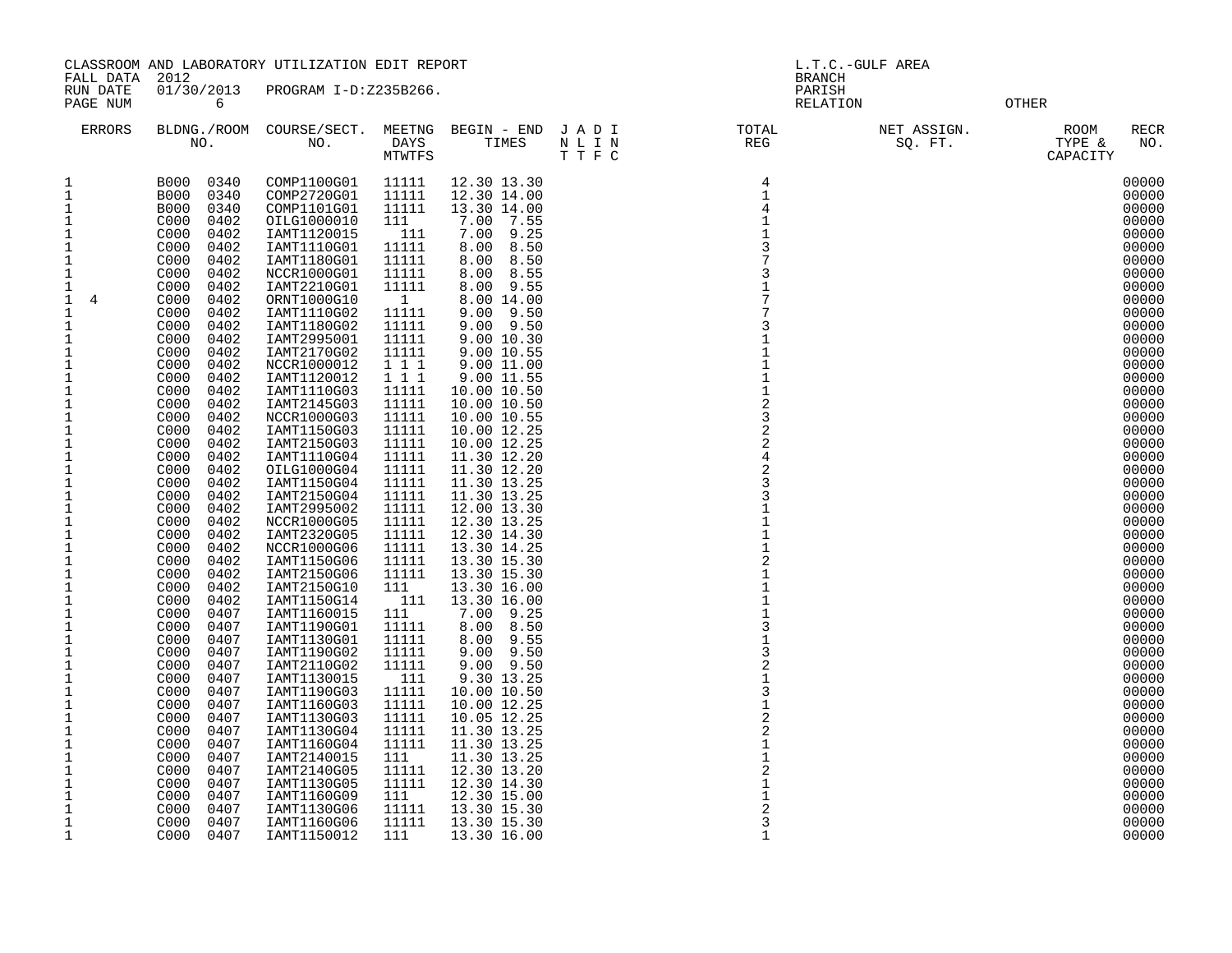| FALL DATA                    | CLASSROOM AND LABORATORY UTILIZATION EDIT REPORT<br>2012 |                                 |                | L.T.C.-GULF AREA<br><b>BRANCH</b> |                                                                                                                                                                                                                                                                   |                    |                        |                                                  |
|------------------------------|----------------------------------------------------------|---------------------------------|----------------|-----------------------------------|-------------------------------------------------------------------------------------------------------------------------------------------------------------------------------------------------------------------------------------------------------------------|--------------------|------------------------|--------------------------------------------------|
| RUN DATE<br>PAGE NUM         | 01/30/2013<br>7                                          | PROGRAM I-D:Z235B266.           |                |                                   |                                                                                                                                                                                                                                                                   | PARISH<br>RELATION |                        | OTHER                                            |
| <b>ERRORS</b>                | NO.                                                      | BLDNG./ROOM COURSE/SECT.<br>NO. |                |                                   | $\begin{tabular}{lllllllllll} \texttt{MEETNG} & \texttt{BEGIN} & - & \texttt{END} & J & A & D & I & & & \texttt{TOTAL} \\ \texttt{DAYS} & & & \texttt{TIMES} & & N & L & I & N & & & \texttt{REG} \\ \texttt{MTWTFS} & & & & T & T & F & C & & & & \end{tabular}$ |                    | NET ASSIGN.<br>SQ. FT. | <b>RECR</b><br>ROOM<br>TYPE &<br>NO.<br>CAPACITY |
| $\mathbf 1$                  | C000<br>0407                                             | IAMT1135G15                     | 11111          | 14.30 16.00                       |                                                                                                                                                                                                                                                                   | $\mathbf{1}$       |                        | 00000                                            |
| $\mathbf{1}$                 | 0407<br>C000                                             | IAMT2340005                     | 11111          | 14.35 15.30                       |                                                                                                                                                                                                                                                                   | $\mathbf{1}$       |                        | 00000                                            |
| 1                            | 0408<br>C000                                             | IAMT1130012                     | 111            | 7.00 10.25                        |                                                                                                                                                                                                                                                                   |                    |                        | 00000                                            |
| 1                            | C000<br>0408                                             | IAMT1170G01                     | 11111          | 8.00 8.50                         |                                                                                                                                                                                                                                                                   | $\overline{c}$     |                        | 00000                                            |
| $\mathbf{1}$<br>$1\,$        | C000<br>0408<br>0408<br>C000                             | IAMT2140G01<br>IAMT1120G01      | 11111<br>11111 | 8.00 8.50<br>8.00 9.55            |                                                                                                                                                                                                                                                                   |                    |                        | 00000<br>00000                                   |
| $\mathbf 1$                  | 0408<br>C000                                             | IAMT1135G01                     | 11111          | 8.00 9.55                         |                                                                                                                                                                                                                                                                   |                    |                        | 00000                                            |
| $\mathbf{1}$                 | C000<br>0408                                             | IAMT1110G15                     | 11111          | 8.00 11.00                        |                                                                                                                                                                                                                                                                   |                    |                        | 00000                                            |
| $\mathbf{1}$                 | C000<br>0408                                             | OILG1000G02                     | 11111          | $9.00$ $9.50$                     |                                                                                                                                                                                                                                                                   |                    |                        | 00000                                            |
| $\mathbf{1}$                 | C000<br>0408                                             | IAMT1120GO2                     | 11111          | 9.00 10.55                        |                                                                                                                                                                                                                                                                   | $\overline{2}$     |                        | 00000                                            |
| 1                            | C000<br>0408                                             | IAMT1135G02                     | 11111          | 9.00 11.00                        |                                                                                                                                                                                                                                                                   |                    |                        | 00000                                            |
| $1\,$                        | C000<br>0408                                             | IAMT2230G03                     | 11111          | 10.00 10.50                       |                                                                                                                                                                                                                                                                   |                    |                        | 00000                                            |
| $\mathbf{1}$                 | C000<br>0408                                             | IAMT2160G03                     | 11111          | 10.00 12.25                       |                                                                                                                                                                                                                                                                   |                    |                        | 00000                                            |
| $1\,$                        | C000<br>0408                                             | IAMT2220G03                     | 11111          | 10.00 12.25                       |                                                                                                                                                                                                                                                                   |                    |                        | 00000                                            |
| $\mathbf{1}$<br>$\mathbf{1}$ | C000<br>0408<br>C000<br>0408                             | IAMT1120G04<br>IAMT1135G04      | 11111<br>11111 | 11.30 13.25<br>11.30 13.25        |                                                                                                                                                                                                                                                                   | 3                  |                        | 00000<br>00000                                   |
| $1\,$                        | C000<br>0408                                             | IAMT1170G05                     | 11111          | 12.30 13.20                       |                                                                                                                                                                                                                                                                   |                    |                        | 00000                                            |
| $\mathbf{1}$                 | C000<br>0408                                             | IAMT2170G05                     | 11111          | 12.30 14.30                       |                                                                                                                                                                                                                                                                   |                    |                        | 00000                                            |
| $\mathbf{1}$                 | C000<br>0408                                             | IAMT1170G13                     | 111            | 12.30 14.40                       |                                                                                                                                                                                                                                                                   |                    |                        | 00000                                            |
| 1                            | 0408<br>C000                                             | IAMT1135G05                     | 11111          | 12.35 14.30                       |                                                                                                                                                                                                                                                                   |                    |                        | 00000                                            |
| $\mathbf{1}$                 | 0408<br>C000                                             | IAMT1135G06                     | 11111          | 13.30 15.30                       |                                                                                                                                                                                                                                                                   | $\overline{2}$     |                        | 00000                                            |
| $\mathbf 1$                  | C000<br>0408                                             | IAMT2160G06                     | 11111          | 13.30 15.30                       |                                                                                                                                                                                                                                                                   | $\overline{2}$     |                        | 00000                                            |
| $\mathbf 1$                  | C000<br>0408                                             | IAMT1120G10                     | 111            | 13.30 16.00                       |                                                                                                                                                                                                                                                                   |                    |                        | 00000                                            |
| $\mathbf 1$                  | C000<br>0408                                             | IAMT1120G14                     | 111            | 13.30 16.00                       |                                                                                                                                                                                                                                                                   | $\overline{a}$     |                        | 00000                                            |
| 1                            | 0412<br>C000                                             | IAMT2110013                     | 1 111          | 7.00 7.55                         |                                                                                                                                                                                                                                                                   | 3                  |                        | 00000                                            |
| $\frac{1}{1}$                | 0412<br>C000<br>C000<br>0412                             | IAMT1130010<br>IAMT1140G01      | 111<br>11111   | 7.00 10.25<br>8.00 9.55           |                                                                                                                                                                                                                                                                   |                    |                        | 00000<br>00000                                   |
| $\mathbf{1}$                 | 0412<br>C000                                             | IAMT2140G02                     | 11111          | $9.00$ $9.50$                     |                                                                                                                                                                                                                                                                   |                    |                        | 00000                                            |
| $\mathbf{1}$                 | 0412<br>C000                                             | IAMT1140G02                     | 11111          | 9.00 10.55                        |                                                                                                                                                                                                                                                                   | $\overline{2}$     |                        | 00000                                            |
| 1                            | C000<br>0412                                             | IAMT1180015                     | 111            | 9.30 11.25                        |                                                                                                                                                                                                                                                                   |                    |                        | 00000                                            |
| $\mathbf{1}$                 | 0412<br>C000                                             | IAMT1120GO3                     | 11111          | 10.00 12.25                       |                                                                                                                                                                                                                                                                   | 3                  |                        | 00000                                            |
| $\mathbf{1}$                 | C000<br>0412                                             | IAMT1140G03                     | 11111          | 10.00 12.25                       |                                                                                                                                                                                                                                                                   |                    |                        | 00000                                            |
| 1                            | C000<br>0412                                             | IAMT2330G03                     | 11111          | 10.00 12.25                       |                                                                                                                                                                                                                                                                   |                    |                        | 00000                                            |
| $1\,$                        | C000<br>0412                                             | IAMT1140012                     | 111            | 10.30 13.25                       |                                                                                                                                                                                                                                                                   |                    |                        | 00000                                            |
| $\mathbf{1}$                 | C000<br>0412                                             | IAMT1140010                     | 111            | 10.30 13.25                       |                                                                                                                                                                                                                                                                   | 3                  |                        | 00000                                            |
| $1\,$<br>1                   | 0412<br>C000<br>C000<br>0412                             | IAMT1140G04                     | 11111<br>11111 | 11.30 13.25                       |                                                                                                                                                                                                                                                                   |                    |                        | 00000<br>00000                                   |
| $\mathbf{1}$                 | C000<br>0412                                             | IAMT1190G05<br>IAMT1120G05      | 11111          | 12.30 13.20<br>12.30 14.25        |                                                                                                                                                                                                                                                                   |                    |                        | 00000                                            |
| $1\,$                        | C000<br>0412                                             | IAMT2175G05                     | 11111          | 12.30 14.30                       |                                                                                                                                                                                                                                                                   |                    |                        | 00000                                            |
| 1                            | 0412<br>C000                                             | IAMT1190G06                     | 11111          | 13.30 14.20                       |                                                                                                                                                                                                                                                                   |                    |                        | 00000                                            |
| $\mathbf{1}$                 | 0412<br>C000                                             | IAMT1120G06                     | 11111          | 13.30 15.30                       |                                                                                                                                                                                                                                                                   |                    |                        | 00000                                            |
| 1                            | C000<br>0412                                             | IAMT1140G06                     | 11111          | 13.30 15.30                       |                                                                                                                                                                                                                                                                   |                    |                        | 00000                                            |
| $\mathbf{1}$                 | C000<br>0412                                             | IAMT2170G06                     | 11111          | 13.30 15.30                       |                                                                                                                                                                                                                                                                   |                    |                        | 00000                                            |
| 1                            | C000<br>0412                                             | IAMT2175G06                     | 11111          | 13.30 15.30                       |                                                                                                                                                                                                                                                                   |                    |                        | 00000                                            |
| $1\,$                        | C000<br>0412                                             | IAMT1140G14                     | 111            | 13.30 16.00                       |                                                                                                                                                                                                                                                                   | $\mathbf{1}$       |                        | 00000                                            |
| $\mathbf{1}$                 | C000<br>0412                                             | IAMT1130014                     | 11111          | 14.00 16.00                       |                                                                                                                                                                                                                                                                   | $\mathbf{1}$       |                        | 00000                                            |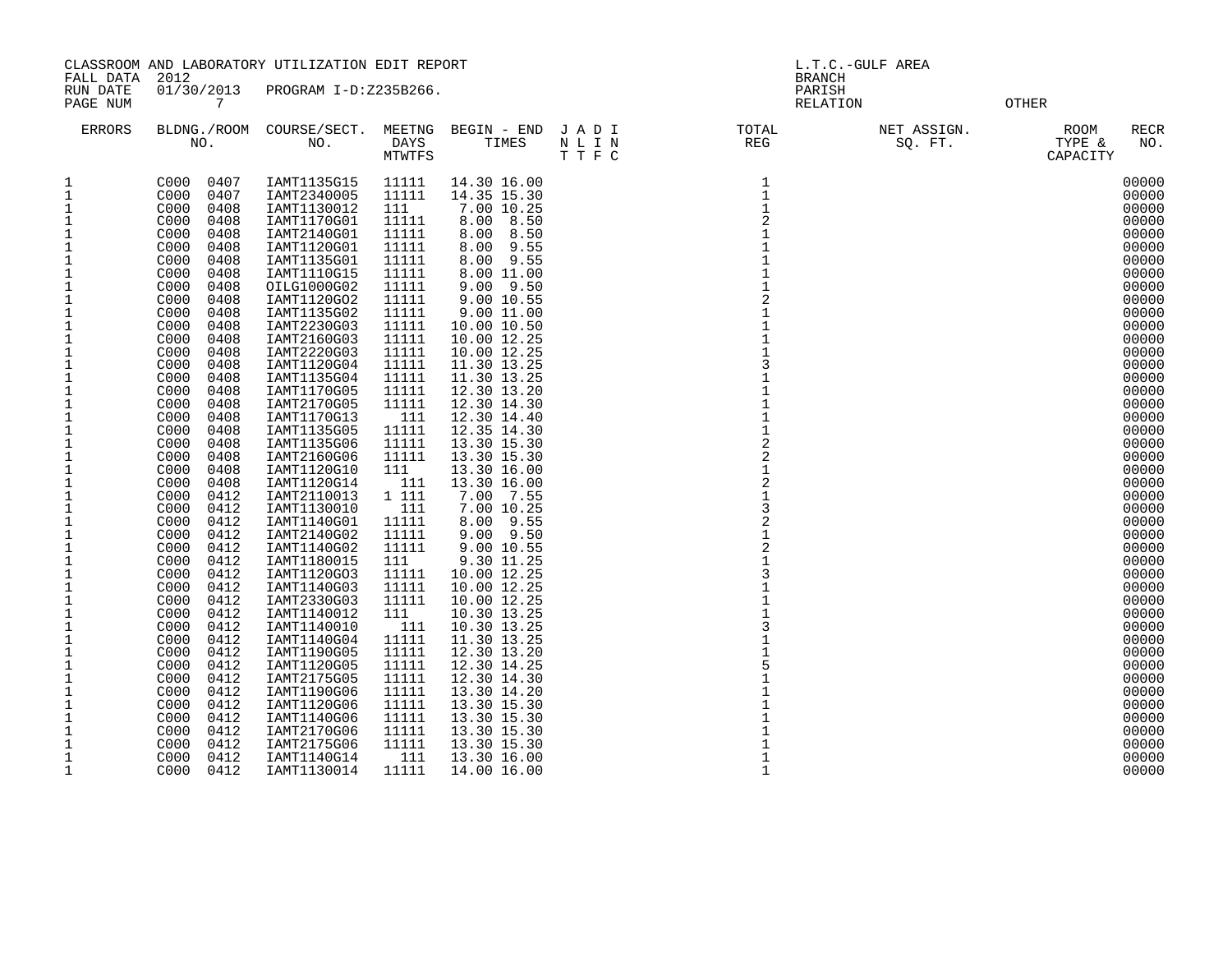| ERROR PAGE |  |  | L.T.C.-GULF AREA |  |  |
|------------|--|--|------------------|--|--|
|------------|--|--|------------------|--|--|

| 1 - CLASS AND LABORATORY UTILIZATION FILE DOES NOT MATCH WITH BLDGS AND ROOMS FILE.<br>ERROR<br>THE ROOM, BUILDING, AND CLASS FILES MUST ALL MATCH. IF THE ROOM NUMBER ON THE UTILIZATION IS CORRECT,<br>THE ROOM SHOULD TO BE ADDED TO THE ROOM FILE. | 174               |
|--------------------------------------------------------------------------------------------------------------------------------------------------------------------------------------------------------------------------------------------------------|-------------------|
| ERROR 2 - THERE SHOULD BE AT LEAST ONE ENTRY IN THE DAYS-OF-WEEK-COURSE-MEETS FIELD.                                                                                                                                                                   | 2                 |
| ERROR 3 - BEGIN-END-TIME FIELDS MUST BE BETWEEN 06.00 AND 23.00                                                                                                                                                                                        |                   |
| ERROR 4 - WARNING - CLASS TIME EXCEEDS 5 HOURS.                                                                                                                                                                                                        | 20                |
| ERROR 5 - ROOM TYPE INVALID FOR TEACHING CLASS, CLASSES CANNOT BE SCHEDULED IN ROOMS DESIGNATED AS CIRCULATION,<br>CUSTODIAL OR MECHANICAL.                                                                                                            |                   |
| ERROR 7 - THE TOTAL REGISTRANTS FIELD MUST NOT BE BLANK OR ZEROS                                                                                                                                                                                       | 2                 |
| ERROR 8 - WARNING - EXCEEDS THE CAPACITY OF THE ROOM BY 50% (IF THIS IS A JOINT CLASS ITS REGISTRANTS ARE INCLUDED).<br>PLEASE CHECK THE CAPACITY OF THE ROOM AS IT APPEARS ON THE ROOM FILE.                                                          | 94                |
| ERROR 9 - UNLESS THERE IS A JOINT CLASS, ALTERNATE WEEKS OR INCONSISTENT MEETING TIMES, THERE SHOULD BE NO DUPLICATES.                                                                                                                                 | 2                 |
| TOTAL ERRORS (INCLUDING WARNINGS)                                                                                                                                                                                                                      | 294               |
| TOTAL NUMBER OF RECORDS READ<br>TOTAL NUMBER OF RECORDS ACCEPTED FOR SPACE UTILIZATION COMPUTATION<br>NUMBER OF JOINT-CLASS RECORDS<br>NUMBER OF ALTERATE WEEKS RECORDS<br>NUMBER OF DIFFERENT TIMES RECORDS<br>NUMBER OF INCONSISTENT RECORDS         | 352<br>174<br>120 |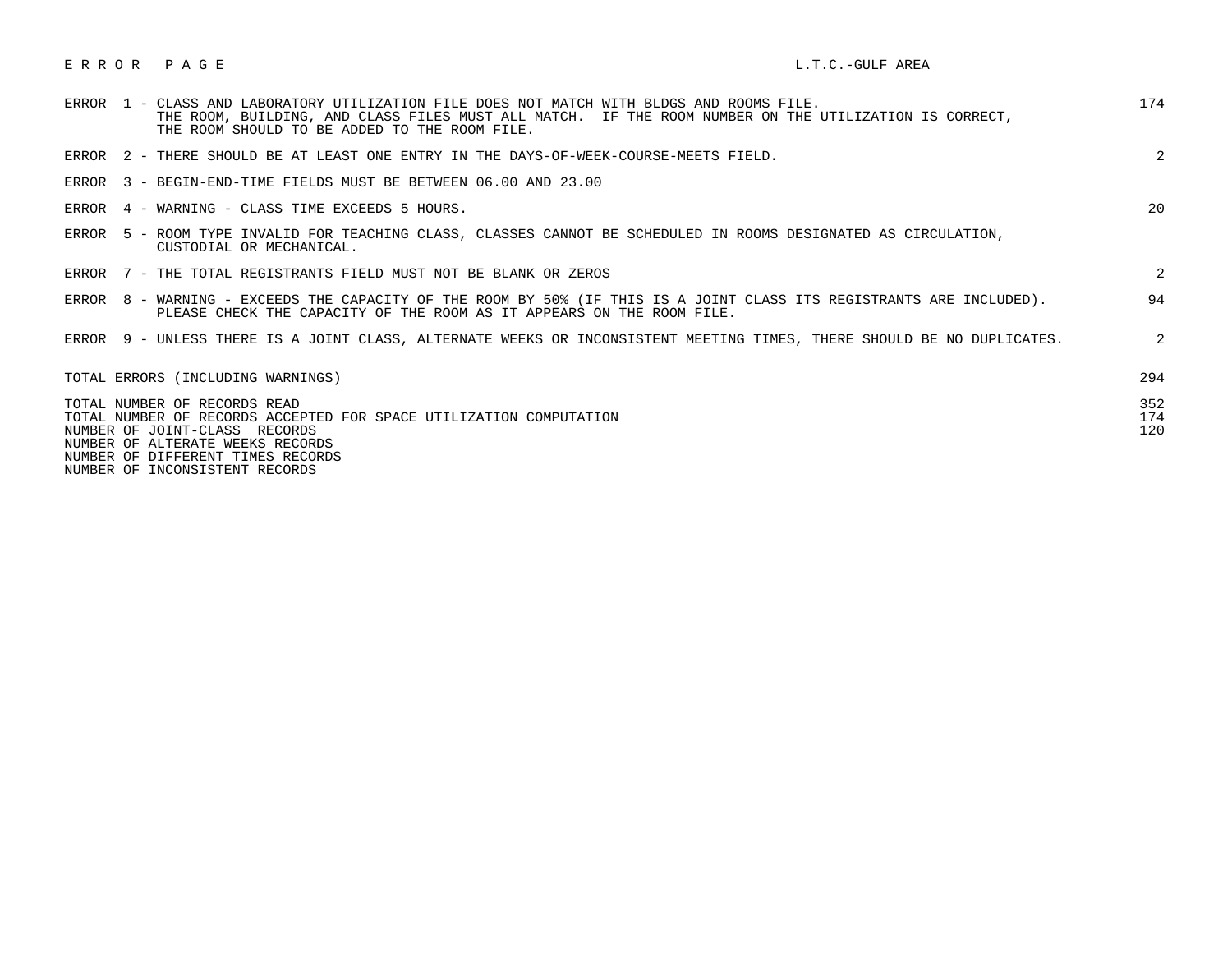|                                                                                      | DAY USE         | NIGHT USE       | тотаь           |
|--------------------------------------------------------------------------------------|-----------------|-----------------|-----------------|
|                                                                                      | $(0600 - 1700)$ | (1700-2300)     | $(0600 - 2300)$ |
| *CLASSROOM FACILITIES                                                                |                 |                 |                 |
| TOTAL NUMBER OF ROOMS                                                                |                 |                 | 4               |
| TOTAL NUMBER OF STATIONS (CAPACITY)                                                  |                 |                 | 84              |
| WEEKLY STUDENT CONTACT HOURS                                                         | 2165            |                 | 2165            |
| WEEKLY TOTAL OF ROOMS AVAILABLE - COUNTED IN HALF HOUR INCREMENTS                    | 360             | 200             | 560             |
| WEEKLY TOTAL OF ROOMS IN USE - COUNTED IN HALF HOUR INCREMENTS                       | 327             |                 | 327             |
| WEEKLY TOTAL OF STUDENT STATIONS AVAILABLE - COUNTED IN HALF HOUR INCREMENTS         | 7560            | 4200            | 11760           |
| WEEKLY TOTAL OF STATIONS AVAILABLE IN ROOMS IN USE - COUNTED IN HALF HOUR INCREMENTS | 6940            |                 | 6940            |
| WEEKLY TOTAL OF STATIONS IN USE - COUNTED IN HALF HOUR INCREMENTS                    | 4331            |                 | 4331            |
| PERCENT OF ROOMS IN USE TO ROOMS AVAILABLE                                           | 90.8            | $\cdot$ 0       | 58.4            |
| PERCENT OF STATIONS IN USE TO STATIONS AVAILABLE                                     | 57.3            | $\cdot$ 0       | 36.8            |
| PERCENT OF STATIONS IN USE TO STATIONS AVAILABLE IN OCCUPIED ROOMS                   | 62.4            | . 0             | 62.4            |
|                                                                                      |                 |                 |                 |
|                                                                                      | DAY USE         | NIGHT USE       | TOTAL           |
|                                                                                      | $(0600 - 1700)$ | $(1700 - 2300)$ | $(0600 - 2300)$ |
| CLASSROOM                                                                            |                 |                 |                 |
| TOTAL NUMBER OF ROOMS                                                                |                 |                 | 4               |
| TOTAL NUMBER OF STATIONS (CAPACITY)                                                  |                 |                 | 84              |
| WEEKLY STUDENT CONTACT HOURS                                                         | 2165            |                 | 2165            |
| WEEKLY TOTAL OF ROOMS AVAILABLE - COUNTED IN HALF HOUR INCREMENTS                    | 360             | 200             | 560             |
| WEEKLY TOTAL OF ROOMS IN USE - COUNTED IN HALF HOUR INCREMENTS                       | 327             |                 | 327             |
| WEEKLY TOTAL OF STUDENT STATIONS AVAILABLE - COUNTED IN HALF HOUR INCREMENTS         | 7560            | 4200            | 11760           |
| WEEKLY TOTAL OF STATIONS AVAILABLE IN ROOMS IN USE - COUNTED IN HALF HOUR INCREMENTS | 6940            |                 | 6940            |
| WEEKLY TOTAL OF STATIONS IN USE - COUNTED IN HALF HOUR INCREMENTS                    | 4331            |                 | 4331            |
| PERCENT OF ROOMS IN USE TO ROOMS AVAILABLE                                           | 90.8            | $\cdot$ 0       | 58.4            |
| PERCENT OF STATIONS IN USE TO STATIONS AVAILABLE                                     | 57.3            | $\cdot$ 0       | 36.8            |
| PERCENT OF STATIONS IN USE TO STATIONS AVAILABLE IN OCCUPIED ROOMS                   | 62.4            | $\cdot$ 0       | 62.4            |